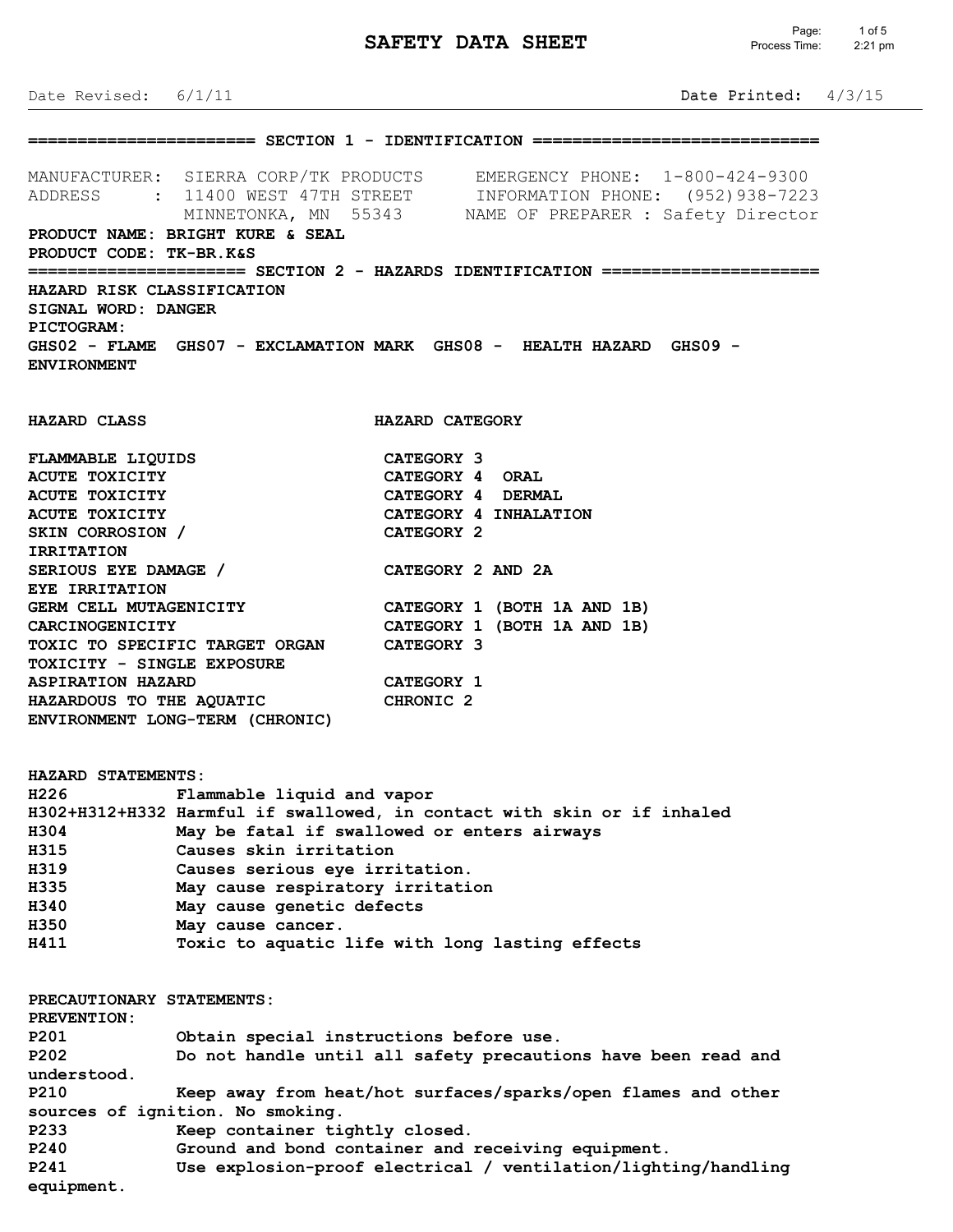Date Revised: 6/1/11 Date Printed: 4/3/15 **P242 Use non-sparking tools. P243 Take action to prevent static discharge. P261 Avoid breathing dust/fume/gas/mist/vapor/ spray. P264 Wash hands and any exposed area thoroughly after handling. P270 Do not eat, drink or smoke while using this product. P271 Use only outdoors or in well-ventilated area. P281 Use appropriate personal protective impervious gloves/protective clothing/ OSHA approved eye protection/ face protection. RESPONSE: P301+P310 If swallowed: Immediately call a Poison Center / doctor. P303+P361+P353 If on skin (or hair): Take off immediately all contaminated clothing. Rinse skin with water (or shower). P304+P340 If inhaled: Remove person to fresh air and keep comfortable for breathing. P305+P351+P338 If in eyes: Rinse cautiously with water for several minutes. Remove contact lenses, if present and easy to do. Continue rinsing. P308+P313 If exposed or concerned: Get medical advice / attention. P312 Call a POISON CENTER/doctor if you feel unwell. P321 Specific treatment (see on this label) P330 Rinse mouth. P331 Do NOT induce vomiting. P332+P313 If skin irritation occurs: Get medical advice/attention. P337+P313 If eye irritation persists: Get medical advice/attention. P363 Wash contaminated clothing before reuse. P370+P378 In case of fire: Use carbon dioxide (CO2), powder, alcoholresistant foam to extinguish.**

## **STORAGE:**

| P403+P233 | Store in a well-ventilated place. Keep container tightly closed. |  |
|-----------|------------------------------------------------------------------|--|
| P403+P235 | Store in a well-ventilated place. Keep cool.                     |  |
| P405      | Store locked up.                                                 |  |

## **DISPOSAL:**

**P501 Store separately. Dispose of contents/ container in accordance with local/ regional/national /international regulations.**

|                                  |                   | WEIGHT         | SECTION 3 - COMPOSITION/INFORMATION ON INGREDIENTS =============<br><b>EXPOSURE LIMITS</b> |
|----------------------------------|-------------------|----------------|--------------------------------------------------------------------------------------------|
| COMPONENT                        | <b>CAS NUMBER</b> | <b>PERCENT</b> | <b>ACGIH TLV</b><br><b>OSHA PEL</b><br><b>OTHER</b>                                        |
| * Aromatic Petroleum Distillates | $64742 - 95 - 6$  | $25 - 50$      |                                                                                            |
|                                  |                   |                | 100 PPM<br>NA                                                                              |
| + Trimethylbenzene               | $95 - 63 - 6$     | 31.9           |                                                                                            |
|                                  |                   |                | 25 PPM<br>25 PPM                                                                           |
| +^ Cumene                        | $98 - 82 - 8$     | 2.18           |                                                                                            |
|                                  |                   |                | 50 PPM<br>50 PPM                                                                           |
| +*^ Xylene, Mixed Isomers        | $1330 - 20 - 7$   | 2.18           |                                                                                            |
|                                  |                   |                | 100 PPM<br>STEL 150 PPM<br>100 PPM                                                         |
| + 2-Butoxyethanol                | $111 - 76 - 2$    | 1.8            |                                                                                            |
|                                  |                   |                | 25 PPM<br>25 PPM                                                                           |

\* Chemical(s) that are chronic health hazards. Refer to section 3 for further information.

+ Toxic chemical(s) subject to the reporting requirements of section 313 of Title III and of 40 CFR 372.

^ Hazardous Air Pollutant established by the EPA as directed by the Clean Air Act of 1990.

#### **PRIMARY ROUTES OF EXPOSURE:**

Skin contact, eye contact, and inhalation.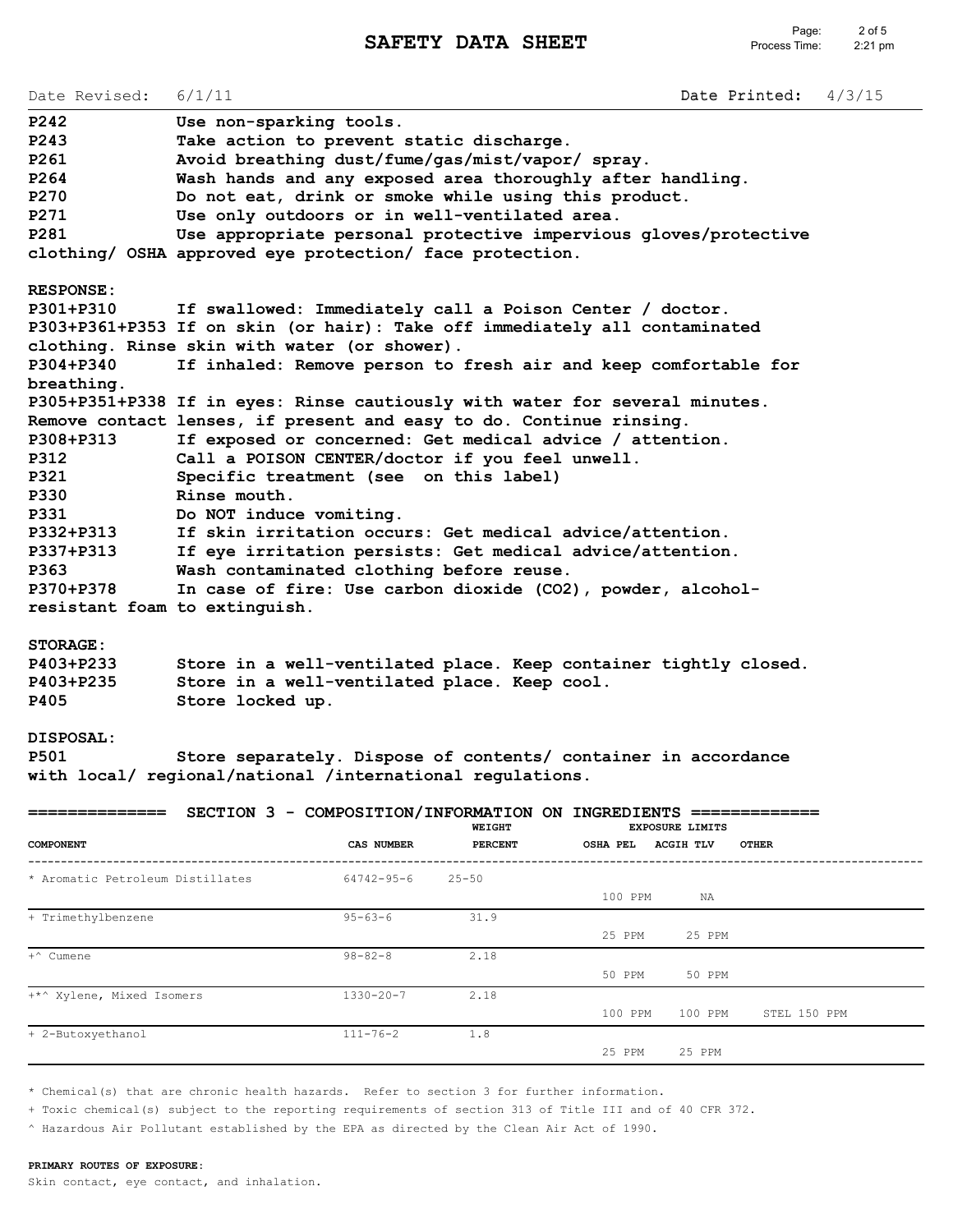## Date Revised:

# 6/1/11 Date Printed: 4/3/15

#### **EFFECTS OF ACUTE EXPOSURE:**

**EYES: Contact with eyes may cause irritation including burning, watering, and redness.**

**SKIN: Contact may cause mild skin irritation including redness, burning, and drying and cracking of skin. Continued exposure** may develop into dermatitis. Solvents can penetrate the skin and cause systematic effects similar to those under inhalation symptoms. 2-Butoxyethanol may be absorbed through skin and produce toxic effects similar to those resulting from inhalation exposure.

**INHALATION: High vapor concentrations are irritating to the eyes and respiratory tract, may cause headaches,**

dizziness, anesthesia, asthma, drowsiness, unconsciousness, and other central nervous system effects, and possibly death.

**INGESTION: Can cause gastrointestinal irritation, nausea, vomitting and diarrhea. Small amounts aspirated into the** respiratory system during ingestion or vomiting may cause mild to severe pulmonary injury.

#### **CHRONIC HEALTH EFFECTS:**

Reports have associated repeated and prolonged occupational overexposure to solvents with permanent brain and nervous system damage (Sometimes referred to as Solvent or Painter's Syndrome). Intentional misuse by deliberately concentrating and inhaling this material may be harmful or fatal. Chronic exposure may also cause damage to the respiratory system, lungs, eyes, skin, gastrointestinal tract, liver, spleen and kidneys. Repeated skin contact may cause persistant irritation or dermatitis.

#### **MEDICAL CONDITIONS GENERALLY AGGRAVATED BY EXPOSURE:**

Conditions aggrevated by exposure may include skin disorders, respiratory (asthma-like) disorders, and pre-existing liver or kidney conditions.

#### **========================= SECTION 4 - FIRST AID MEASURES ======================**

IF ON SKIN: Thoroughly wash exposed area with soap and water. Remove contaminated clothing. Launder contaminated clothing before re-use. If irritation develops and persists, seek medical attention.

IF IN EYES: Flush with large amounts of water for 15 minutes, lifting upper and lower lids occasionally. If symptoms persist, seek medical attention.

If SWALLOWED: Do not induce vomiting. Immediately administer 1-2 glasses of water and contact a physician, hospital emergency room, or poison control center for further advice. Keep person warm, quiet and seek immediate medical attention. Aspiration of material into lungs can cause severe lung damage. VOMITING CAN CAUSE CHEMICAL PNEUMONITIS WHICH CAN BE FATAL.

INHALATION: Move affected individual to fresh air. If breathing is difficult, qualified personnel should administer oxygen. If breathing has stopped give artificial respiration. If respiratory symptoms develop or persist, seek medical attention.

## **================= SECTION 5 - FIRE AND EXPLOSION HAZARD DATA =================== METHOD USED: TCC FLAMMABLE LIMITS IN AIR BY VOLUME- LOWER: 1 UPPER: 10.6**

**EXTINGUISHING MEDIA:**

Foam, CO2, or dry chemical is recommended. Water spray is recommended to cool or protect exposed materials or structures.

#### **SPECIAL FIREFIGHTING PROCEDURES:**

Persons exposed to products of combustion should wear self-contained breathing apparatus and full protective equipment. Isolate danger area, keep unauthorized personnel out. Water may be ineffecive for extinguishment, unless used under favorable conditions by experienced fire fighters. Carbon dioxide can displace oxygen, exercise caution when using CO2 in confined areas.

#### **UNUSUAL FIRE AND EXPLOSION HAZARDS:**

Vapors may be ignited by heat, sparks, flames, or other sources of ignition. Vapors are heavier than air and may travel considerable distances to a source of ignition where they may cause a flashback or explosion. If container is not properly cooled, it can rupture in the presence of excessive heat.

## **================== SECTION 6 - ACCIDENTAL RELEASE MEASURES ==================== STEPS TO BE TAKEN IN CASE MATERIAL IS RELEASED OR SPILLED:**

Keep all sources of ignition and hot metal surfaces away from spill/release. Use explosion-proof non-sparking equipment. Stay upwind from area. Isolate danger and keep unauthorized personnel out. Stop source of release if possible with minimal risk. Wear appropriate protective equipment including respiratory protection. Prevent spill from entering sewers, storm drains, or any other unauthorized treatment drainage systems and natural waterways by diking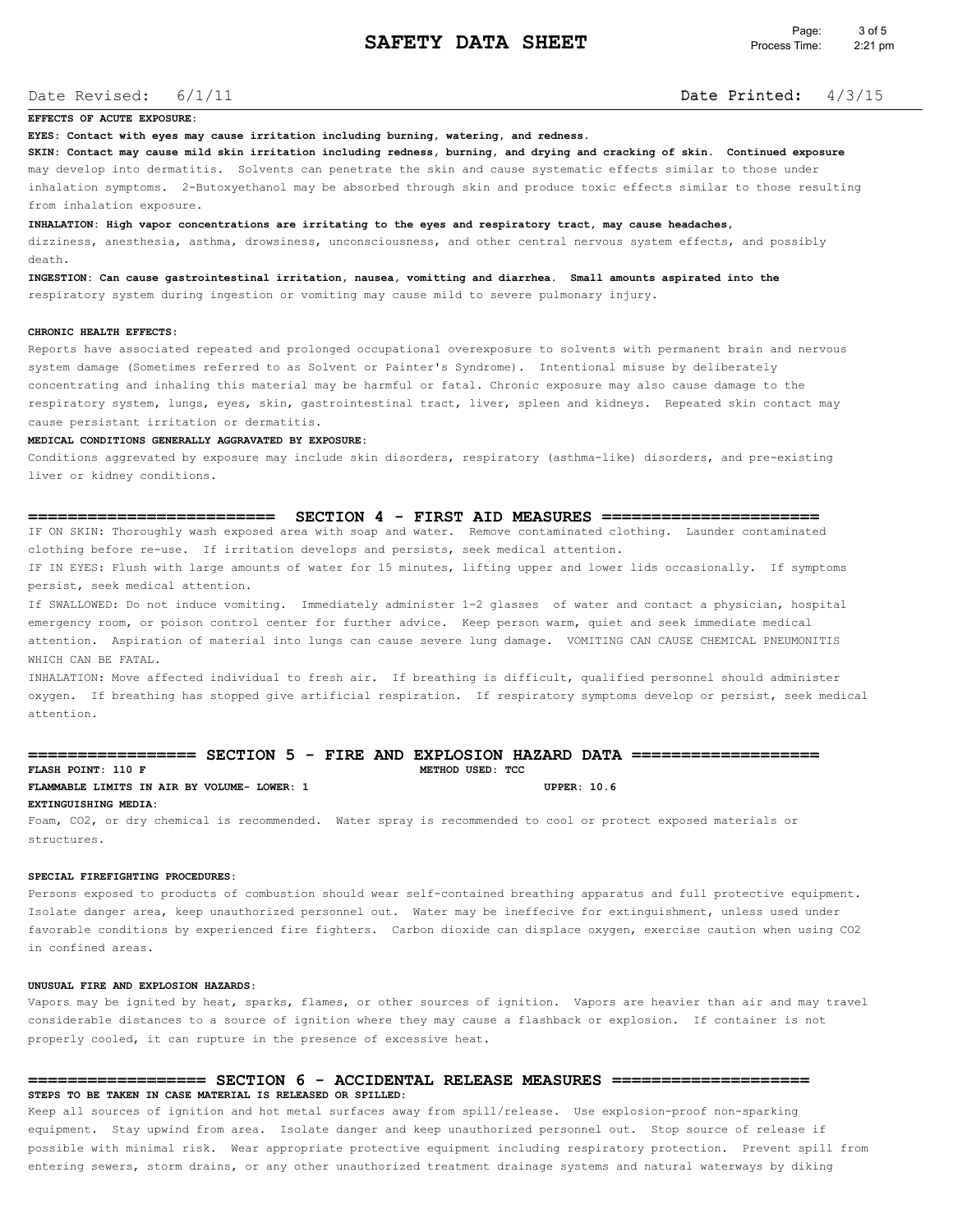### Date Revised:

## 6/1/11 Date Printed: 4/3/15

ahead of the spill. Spilled material may be absorbed with an appropriate spill kit. Notify fire authorities and appropriate federal, state, and local agencies if required.

#### **==================== SECTION 7 - HANDLING AND STORAGE ==========================**

#### **HANDLING INFORMATION:**

Employees who come in contact with this material must be trained in accordance to 1910.1200 of the Hazard Communication Standard.

Open container slowly to relieve any pressure. Bond and ground all equipment when transferring from one vessel to another. Static charge can accumulate by flow or agitation. Ignition can occur by static discharage. The use of explosion proof equipment is recommended and may be required. The use of respiratory protection is advised when concentrations exceed any established exposure limits and in confined spaces. Use good industrial and personal hygiene practice, wash thoroughly after handling, and do not wear contaminated clothing.

#### **STORAGE INFORMATION:**

Keep containers tightly closed. Use and store material in cool, dry, well-ventilated areas away from heat, direct sunlight, hot metal surfaces, and all sources of ignition. Post "No smoking or open flame" sign. Store only in approved containers. Keep away from incompatible materials (see section 10). Protect containers against physical damage. Indoor storage should meet OSHA standards and appropriate fire codes.

#### **OTHER PRECAUTIONS:**

"Empty" containers retain residue, liquid and vapor, and may be dangerous. Do not cut, weld, pressurize, solder, drill, grind, or expose such containers to heat, flame, sparks, or other sources of ignition. They may expode and cause severe personal injury or death. All containers should be disposed of in an environmentally safe manner in accordance with all government regulations.

#### **============== SECTION 8 - EXPOSURE CONTROLS/PERSONAL PROTECTION ============ RESPIRATORY PROTECTION:**

Engineering or administrative controls should be implemented to reduce exposure. A NIOSH/MSHA approved respirator with an organic vapor cartridge should be used under conditions where airborne concentrations are expected to exceed exposure limits (See Section 2). Use a positive pressure air supplied respirator if there is potential for uncontrolled release, exposure levels are not known, or any other circumstances where air purifying respirators may not provide adequate protection.

#### **VENTILATION:**

If current ventilation practices are not adequate to maintain airborne concentrations below the established exposure limits, additional ventilation or exhaust systems may be required. Where explosive mixtures may be present, electrical systems safe for such locations must be used.

#### **PROTECTIVE GLOVES:**

Prevent prolonged or repeated contact by wearing gloves impervious to solvents and other appropriate protective clothing. Launder contaminated clothing before reuse.

#### **EYE PROTECTION:**

Wear safety glasses to reduce eye contact potential. Chemical safety goggles (ANSI Z87.1 or approved equivalent) are appropriate if splashing is likely. Eye washes must be available where eye contact can occur.

#### **OTHER PROTECTIVE CLOTHING OR EQUIPMENT:**

A source of clean water should be available for flushing eyes and skin. Showers should be available if larger spills are possible.

#### **WORK/HYGIENIC PRACTICES:**

Efforts should be made to minimize contact and spills. Always wash hands before eating, drinking, or smoking. Clean up spills promptly. Follow OSHA and company guidlines.

|                                        | ================= SECTION 9 - PHYSICAL AND CHEMICAL PROPERTIES |
|----------------------------------------|----------------------------------------------------------------|
| PHYSICAL STATE: Liquid                 | COLOR: Clear (Water white)                                     |
| ODOR: Hydrocarbon odor                 | SOLUBILITY IN WATER: Insoluble/Negligible                      |
| SPECIFIC GRAVITY (H2O=1): .92          | VAPOR DENSITY: Heavier than air.                               |
| BOILING RANGE: 270 - 336 F             | EVAPORATION RATE: Slower than nBuAc                            |
| COATING V.O.C.: 681 $q/l$ (5.69 lb/ql) |                                                                |

## **==================== SECTION 10 - STABILITY AND REACTIVITY DATA ================**

**STABILITY:**

Stable under normal conditions and handling.

#### **CONDITIONS TO AVOID:**

All possible sources of ignition.